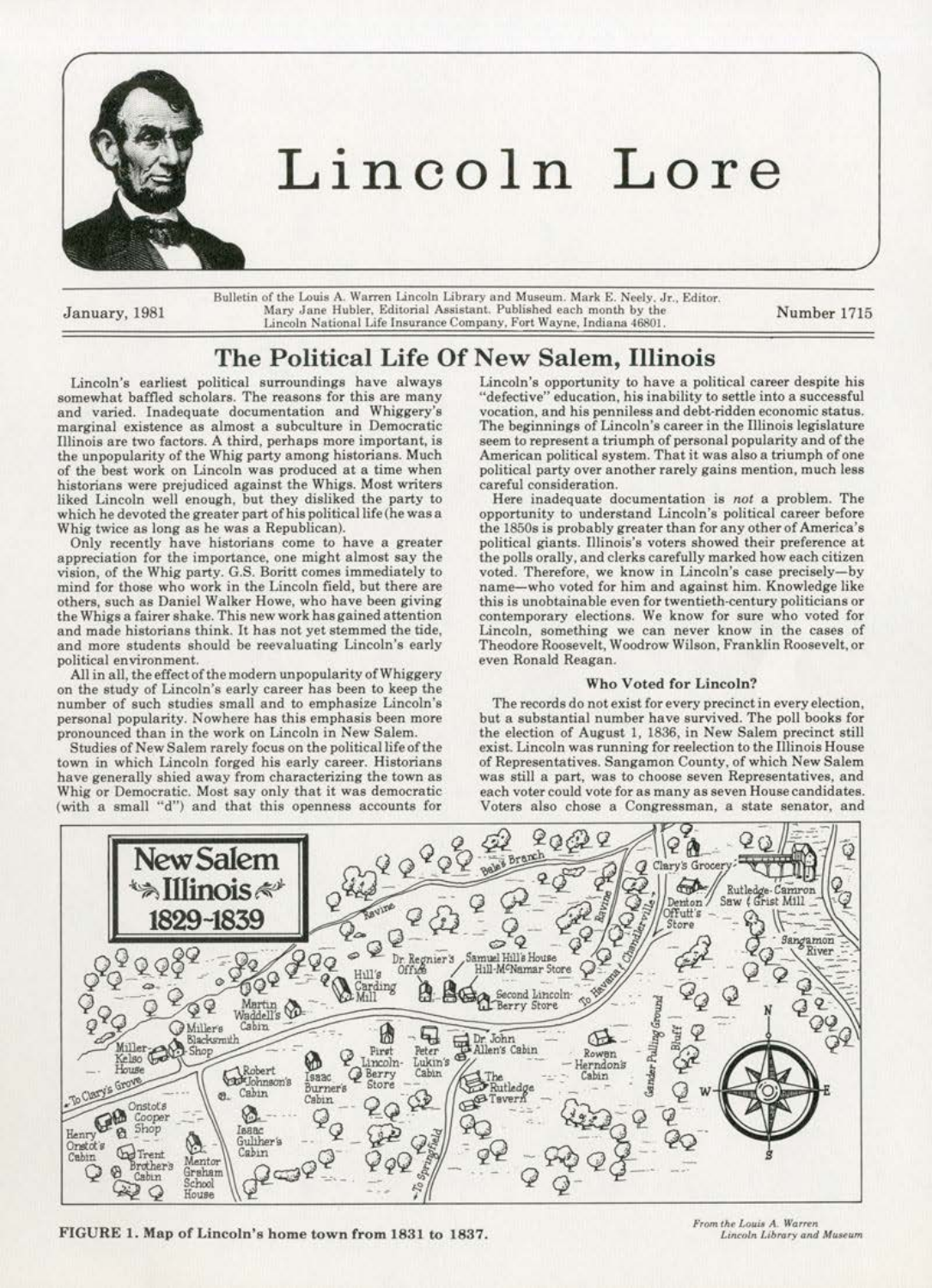various county officials. For this election, incidentally, there were two New Salem precinct polling places, a fact not in tiny New Salem proper. The other was outside of the town, probably to the west and perhaps to the northwest. Both polling places drew voters from a wide area, and the polling place in New Salem itself attracted many more than the 25 to 50 voters who lived in the town.

The New Salem poll books show that it was a Whig town. John Todd Stuart, the Whig candidate for the United States House of Representatives, gained 86 votes to Democrat William L. May's 59. In theraceforthestatesenote, Whig Job Fletcher outpolled Democrat Moses K. Anderson 73 to 67. In the races for the lower house, five of the seven Whigs gained more votes than any Democrat. Lincoln led the pack with a whopping 107 votes from the 145 voters who came to the polling place. He was followed by William Elkin with 84, Ninian W. Edwards with84,John Dawson with82, Dan Stone with 81, Robert L. Wilson with 69, and Andrew McCormick with 67. Lincoln students, of course, recognize these as members of the Long Nine. Thomas Wynne led the unsuccessful Democrats with 71 votes. He was a local man, and no other Democrat topped any Whig's votes in New Salem.

Thus the New Salem poll books also reveal Lincoln's immense local personal popularity, a factor properly noted by historians of the past. One should not ignore the partisan cast of New Salem, however. The peculiar system of voting on many candidates to represent Sangamon County in the legislature allowed for considerable ticket-splitting. Likewise, the rather tentative nature of party formation in Illinois at this date meant that the discipline or regularity of the voters was weaker than it would be in the 1840s, when ticketsplitting became rare. Richard P. McCormick, the outstanding expert on the formation of the Whig and Democratic partie& characterizes the party situation in Illinois before 1835 as "chaos." Preparation for the 1836 Presidential election served to coalesce the voters somewhat and saw the Democrats institute a convention system for

encounters Henry Onstot's cabin. In 1836 he voted for Stuart, Lincoln, and the other aix Whig candidates for the lower house. The Trent brothers' cabin *to* the south was full of Democrats. Alexander, Henry, and William Trent voted for May and, with one exception, for the Democratic candidates for the lower bouse. Alexander Trent, a veteran of Lincoln's company in the Black Hawk War, split his ticket to vote for his old captain. Joshua Miller and John A. ''Jack" Kelso married sisters and lived in a double house north of Onstot's cooper shop. Both men were Whigs. Martin Waddell, the hatter, lived Whig. To the south of these residences lay Robert Johnson's cabin, Isaac Guliher's cabin, and Mentor Graham's schoolhouse. Johnson, a wheelwright and cabinetmaker. voted Whig. Guliher did not vote; perhaps he had moved on from New Salem. Graham lived outside town, but he came to town to vote for Stuart, Lincoln, and five Whig candidates for the lower house. He also voted for Thomas Wynne, a Democrat, for the state legislature.

Isaac Burner did not vote in New Salem in 1836. Alexander Ferguson, who had succeeded Peter Lukins as the local shoemaker, was a Democrat. The town's leading businessman Samuel Hill, Dartmouth-educated Dr. John Allen, and Dr. Francis Regnier were Whigs. The rest of the cabins on the east side of town were shops except the old Herndon cabin. the occupants of which in 1836 are unknown.

#### The Myth of the Clary's Grove Boys

The other New Salem precinct in 1836 was less solidly Whig. Lincoln got 50 of ita 76 votes, but May edged Stuart, 40 to 34. In this area of Sangamon County, Lincoln's personal names of the voters at this unlocated poll include many of those associated with the Clary's Grove, Concord, and Sandridge areas.

A special mythology surrounds these residents of New Salem's outskirts. The "Clary's Grove boys," as they are called, were representatives of what some historians call the

nominations. The opposition to the Democrats was still only loosely organized and modern party organization until about 1840. Thus the degree of party regularity in New Salem was sub· stantial under the conditions. One might say that in 1836 there were about 80 Whigs and about 60 Demo-<br>crats.

Modern-day visitors to New Salem State Pork might get a new feeling about the Quaint pioneer vil· lage as they meander through it by keeping in mind the Whiggish cast of the town itaelf. Of course. the recon· structed village does not represent the town at one particular time. lt represents a sort of average of a six-year period. Dif· ferent people lived in the log houses at different times. and it is not possible to identi· fy the politics of all its inhabitants.

Nevertheless, enter· ing the village from



the west, one first FIGURE 2. Joshua Miller's reconstructed blacksmith shop in New Salem.

*From the Louis A. Warren* Lincoln Library and Museum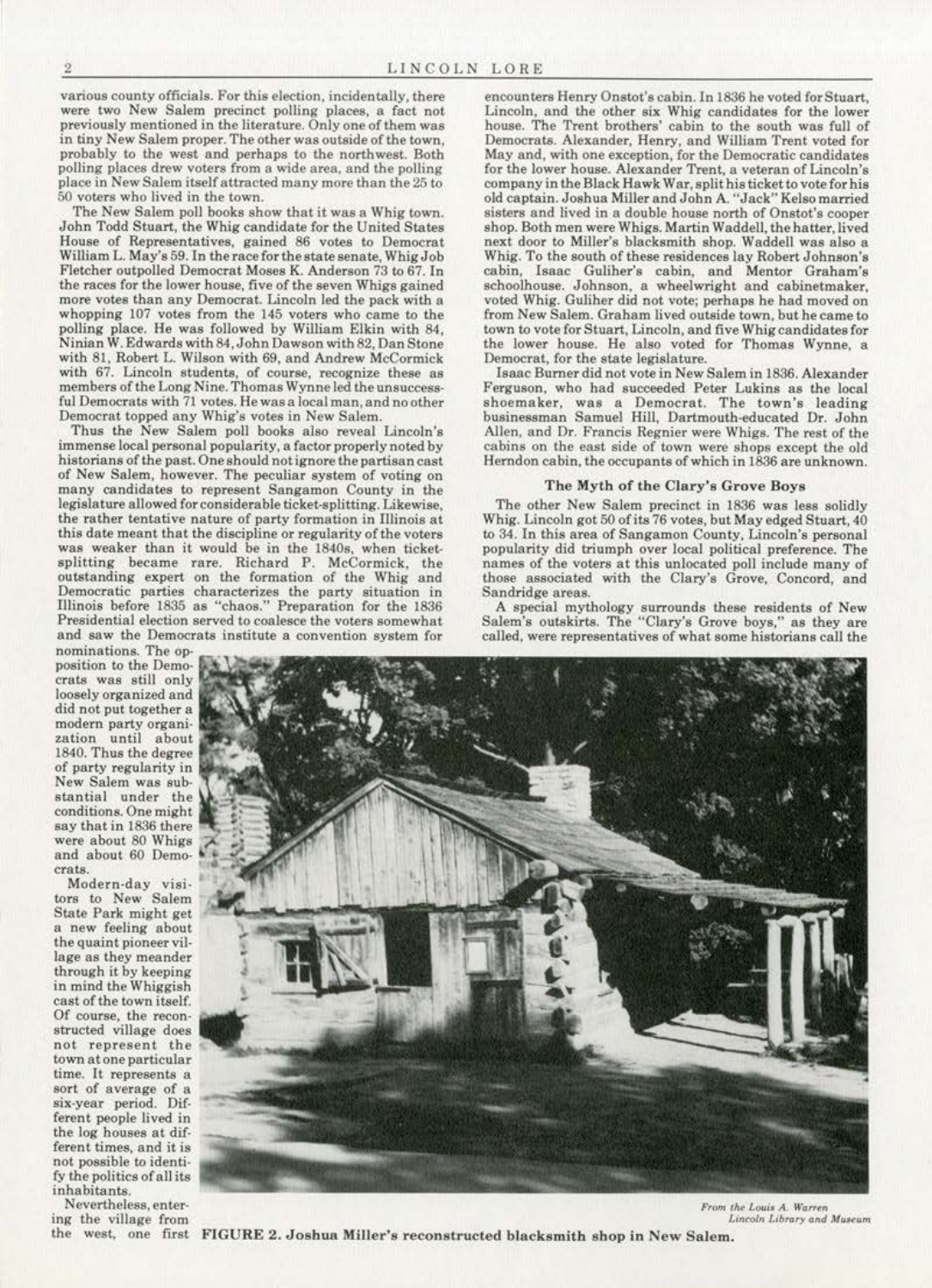first frontier. They were rough, fun·loving, and boisterous men of rather unsteady habits. Lincoln, the artisans, doctors. and businessmen of New Salem were men of the more settled second frontier. Lincoln's ability to capture the friendship of the Clary's Grove boys has always gained considerable attention from his biographers. First. it really was important. As members of his company in the Black Hawk War in 1832, the Clary's Grove boys had a hand in Lincoln's first political success: his election as captain of the unit. Second. the way he gained their respect-the famous wrestling match with Jack Armstrong-is the anecdotal stuff of which readable biographies are made. Unlike some important events, this one offers the bonus of making a good story.

Finally, Lincoln's friendship with the Clary's Grove boys has been the focus of much attention because of the peculiar importance of the American West to historians in the period when much of the great writing on Lincoln occurred. In the 1890s, Frederick Jackson Turner's "frontier thesis" identified American democracy and individualism \\ith the West. The frontier was supposed to be the cutting edge of the experience that made America, America and not a pale imitation of the European culture from which most Americans stemmed. For Lincoln to capture the hearts and minds of the Clary's Grove boys was vital to the process by which he maintained his status as the ideal American statesman to most historians. This showed that, despite Lincoln's choice of the law as a vocation and his political and personal friendships with bankers and businessmen, he was linked to the vital experience that forged American democracy.

Scholarship has moved on since those times. and the frontier experience has greatly diminished in importance in important story remains in Lincoln biographies. Oscar and Lilian Handlin's recent *Abraham Lincoln and the Union* notes that Uncoln was "Equally at ease with the boys in the Clary's Grove gang and with the Reverend Cameron." A more important book, Stephen B. Oates's fine With Malice Toward *None: The Life o{ Abraham Lincoln,* carries the idea a bit farther. Describing Lincoln's campaign for the legislature in 1836, Oates says, "On the campaign trail, Jack Armstrong and the Clary Grove boys sang Lincoln's praises and helped keep order at his political rallies." Oates merely states explicitly what is implied in most of the Lincoln literature that preceded his book.

Jack Armstrong may have campaigned in 1836, but he did not vote, either in the state election *in* August or in the national election in November. And the Clarys were certainly Democrats. John, Spencer, and Zack Clary voted in the New Salem precinct in 1836. Spencer and Zack voted for William L. May and for the seven Democrats seeking seats in the Illinois House. John Clary split his ticket, voting for Stuart, Uncoln. and three other Whig aspirants to the legislature as well as for four Democrats running for the legislature. The Clarys voted in the poll outside New Salem. The other families associated with the Clarys have never been precisely identified, and the Clarys and Armstrongs may not have spoken for all the "boys." Nevertheless, this is not the stuff of which loyal campaign workers are made, and itseemsalmostcertain that the Armstrongs and Clarys were no part of Lincoln's canvass<br>for the Illinois House of Representatives in 1836. Politically, Lincoln was much more at home on the streets of New Salem than in Clary's Grove.

#### Whigs and Democrats in the Developing West

New Salem was solidly Whig. ln the Presidential election the following November, the town's voters gave 65 votes to Hugh Lawson White and only 34 to Martin Van Buren (only one poll book for the precinct exists). Dr. Allen, Caleb Carman (at whose house, probably the Trents' former home, the poll was located), Robert Johnson, Jack Kelso, Lincoln, Joshua Miller, Dr. Regnier, and Martin Waddell voted for White. Alexander Ferguson and the Trents (who had apparently moved outside town) voted Democratic. Mentor Graham, who also resided outside New Salem, voted Whig.

Lincoln left New Salem for Springfield before the next election. In 1838 he again ran successfully for the Illinois legislature. New Salem had changed. Its citizens shared with most other residents of northwestern Sangamon County a



*From the Louis A. Warren* Lincoln Library and Museum

#### FIGURE 3. New Yorker Martin Van Buren's lack of popuJarity in the West spurred Whig organjzation in 1836.

desire to form a new county with, of course. a new county seat. Lincoln and the rest of the Long Nine, busy with internal improvements bills and the drive to move the state capital to Springfield, were unresponsive. New Salem's residents registered their dismay at the polls in 1838. The Whigs lost ignominiously. Lincoln led the Whig candidates for the lower house of the legislature with a paltry 31 votes out of 122 (almost double the total of any other Whig candidate for the Illinois House but not even a third of what the Democratic candidates got). Even Lincoln's local popularity could not overcome the disappointment of New Salem's citizens. John Todd Stuart, who was immune from the county-division conflict in Washington, ran ahead of Lincoln with 39 votes but well behind his Democratic opponent, Stephen A. Douglas, who gained 81 votes. A few remained faithful to Lincoln (Waddell, Kelso, Carman, Miller, and Graham), but even they split their ticketa, usually voting for Democrats for the other legislative seats. Feeling for division of the county all but obliterated party regularity.

Lincoln was gone from New Salem by then, and his popularity and that of the Whig party in therestofSangamon before 1838 that is important, and it really is important. This is not a quaint exercise meant to add some of the bright color of partisanship to your next tour of New Salem State Park, though lack of attention to party politics is a notable failing of historical reconstructions, which usually ignore partisanship for the sake of a bland patriotism. This is a step in the reconstruction of Lincoln's early political environment.

That environment is looking more Whiggish everyday. We know that Lincoln's father was a Whig and that his cousin was a Whig. We now know that the village in which he chose to make his independent way in the world was Whig. There is no anomaly in Lincoln's affiliation with the Whig party. The tendency to associate the frontier with democracy and democracy with the Democratic party is a hangover from the days when the West was thought to be the key to the American experience. Lincoln was a son of America's frontier, all right, but the West was politically and socially complex. When Lincoln moved to New Salem, he left his Whig home for a Whig town.